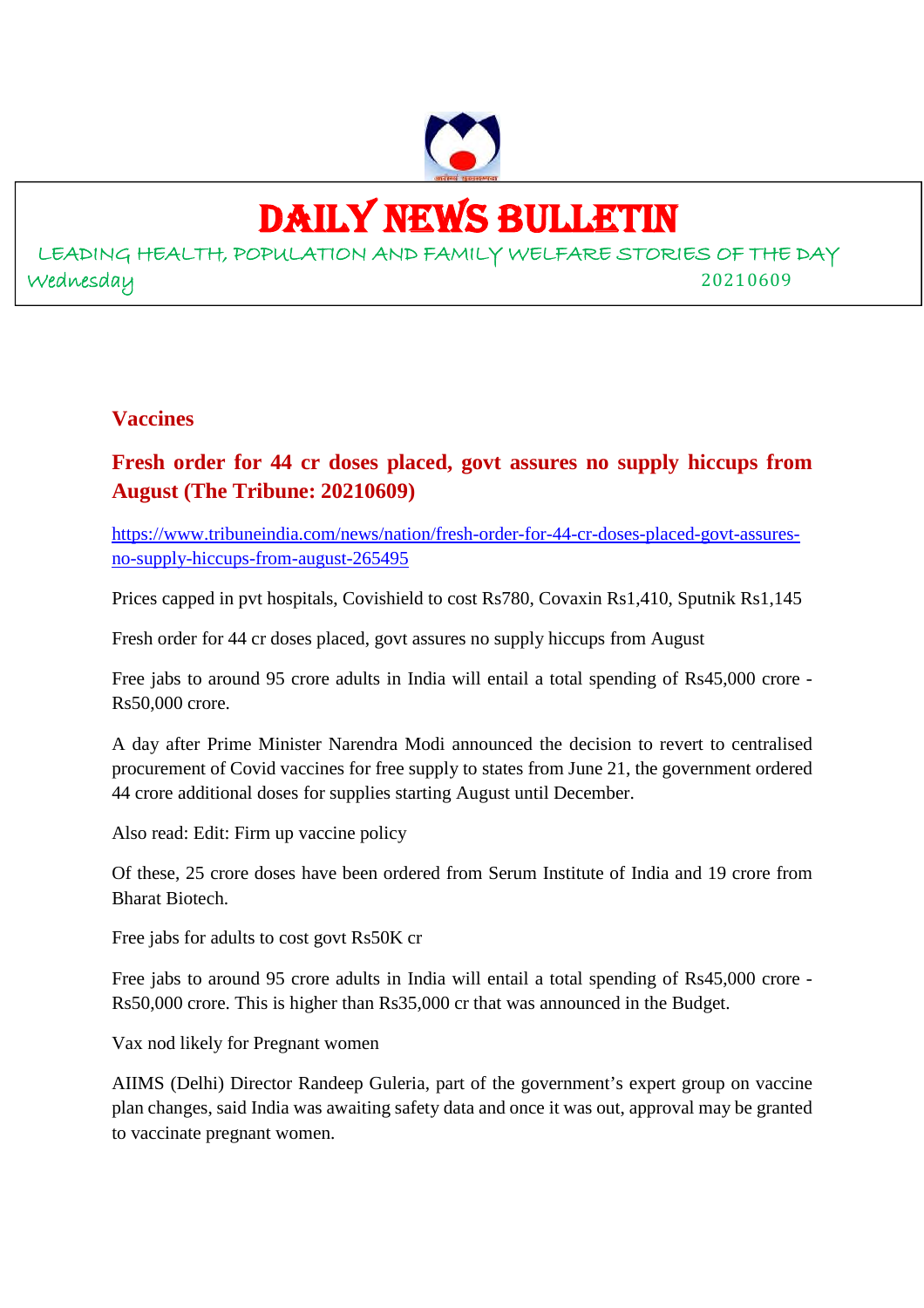Also, the government today issued an order capping the prices for administration of three approved vaccines in private hospitals across India. The maximum price that can be charged per dose by private vaccine centres is Rs 780 for Covishield, Rs 1,410 for Covaxin and Rs 1,145 for Sputnik V. The Health Ministry has written to all states informing them of the price caps. The final costs are based on price per dose declared by manufacturers (Rs 600 Covishield; Rs 1,200 Covaxin and Rs 948 Sputnik V), plus GST at the rate of 5 per cent and maximum service charge of Rs 150 per dose. Niti Aayog Member (Health) VK Paul today said 53.6 crore doses were available for administration till July and the two Indian manufacturers had been paid 30 per cent advance for 44 crore doses to speed up the national inoculation programme starting August.

Vaccines are still not free as 25% have to be taken at a cost in pvt hospitals. The govt is driven by headlines, not deadlines.

"From August onwards, the challenge will not be vaccine availability, but absorption. We will need to speed up vaccinations," Paul said as India recorded 86,498 daily Covid cases, the lowest since April 3 and a 79% decline from the May 7 peak of 4.14 lakh cases.

The developments coincided with the Health Ministry today issuing revised Covid vaccine guidelines under which states would not have to spend anything on jabs.

Paul also dismissed the Congress' accusations that the PM's announcements were rooted in adverse apex court remarks on the government's vaccine policy.

"We respect the Supreme Court's concerns, but the government has been evaluating the decentralised procurement model ever since it was implemented on May 1. The PM held two review meetings on May 15 and 21 and directed that an alternate model be developed. On May 24, we met vaccine manufacturers and discussed the nuances. A feedback was given to the PM 15 days ago and the announcement came yesterday," the expert said.

Among the 13 states/UTs that had written to the PM to restart central procurement of vaccines are Punjab, Kerala, Sikkim, Mizoram, Meghalaya, Jharkhand, Rajasthan, Andaman and Nicobar Islands, AP, Arunachal, Odisha, Tripura and Maharashtra.

Announced yesterday, the government's new vaccine policy stated centrally procured vaccines would be distributed free to states based on their population, disease burden, vaccination progress, etc.

#### **Pfizer to test Covid vaccine in larger group of children below 12**

## **Pfizer to test Covid vaccine in larger group of children below 12(The Tribune: 20210609)**

https://www.tribuneindia.com/news/world/pfizer-to-test-covid-vaccine-in-larger-group-ofchildren-below-12-265835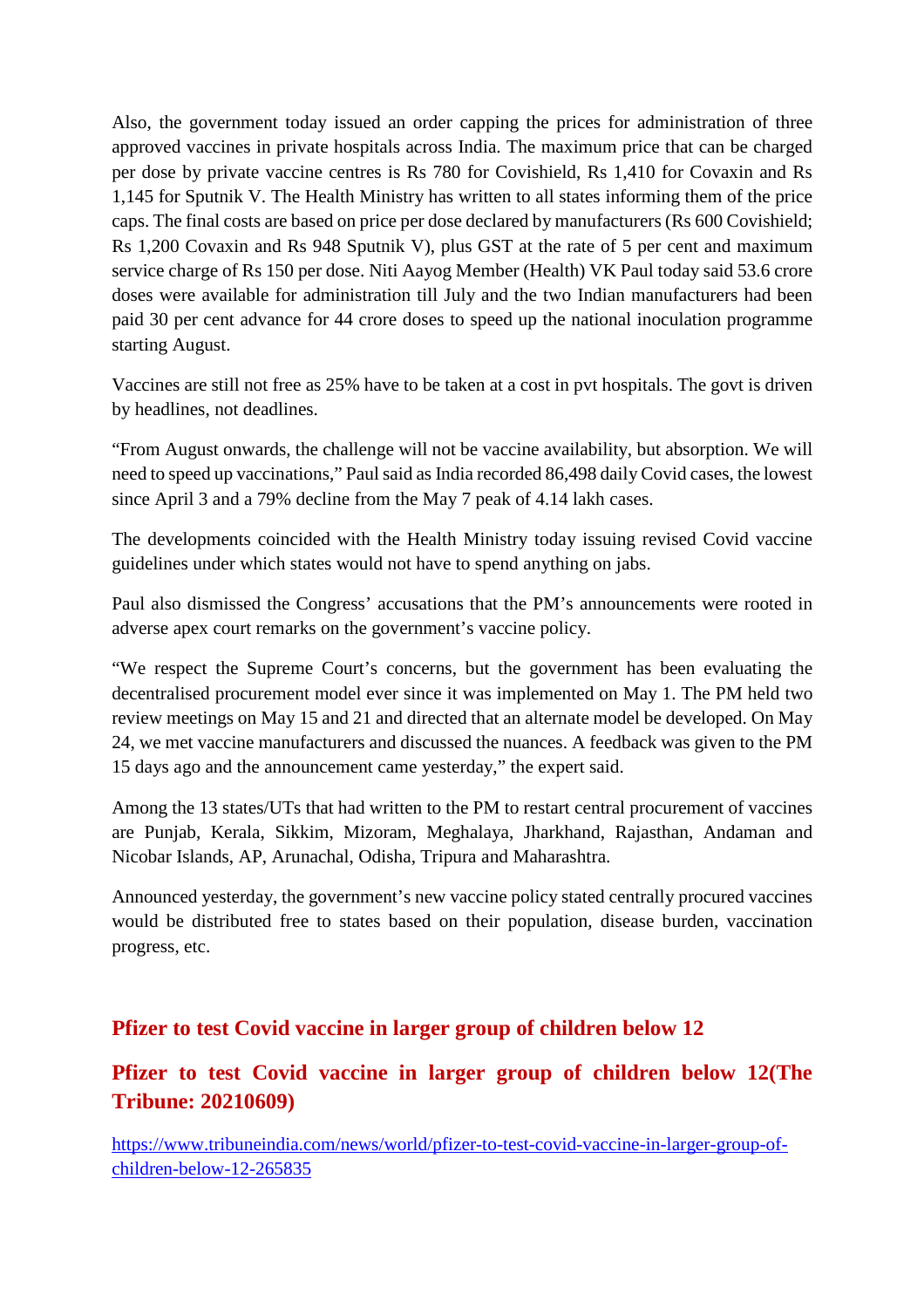It will test a dose of 10 micrograms in children between 5 and 11 years of age

Pfizer Inc said on Tuesday it will begin testing its Covid-19 vaccine in a bigger group of children under age 12 after selecting a lower dose of the shot in an earlier stage of the trial.

The study will enroll up to 4,500 children at more than 90 clinical sites in the United States, Finland, Poland and Spain, the company said.

Based on safety, tolerability and the immune response generated by 144 children in a phase I study of the two-dose shot, Pfizer said it will test a dose of 10 micrograms in children between 5 and 11 years of age and 3 micrograms for the age group of 6 months to 5.

The vaccine - made by Pfizer and German partner BioNTech SA - has been authorized for use in children as young as 12 in Europe, the United States and Canada. They receive the same dose as adults: 30 micrograms.

Nearly 7 million teens have received at least one dose of the vaccine in the United States, according to the U.S. Centers for Disease Control and Prevention.

Inoculating children and young people is considered a critical step toward reaching "herd immunity" and taming the Covid pandemic.

Still, scientists in the United States and elsewhere are studying the possibility of a link between heart inflammation and mRNA vaccines, particularly in young men. Both Pfizer and Moderna Inc's vaccines are mRNA shots.

Israel's Health Ministry said last week it had found the small number of myocarditis cases observed mainly in young men who received the Pfizer vaccine there were likely linked to their vaccination. The cases were generally mild and short-lasting.

Pfizer has said that it is aware of the Israeli observations of myocarditis and that no causal link to its vaccine has been established.

#### **Pregnancy**

### **Wary of Covid testing, pregnant women in villages avoid hospitals (The Tribune: 20210609)**

https://www.tribuneindia.com/news/coronavirus/wary-of-covid-testing-pregnant-women-invillages-avoid-hospitals-265505

Wary of Covid testing, pregnant women in villages avoid hospitals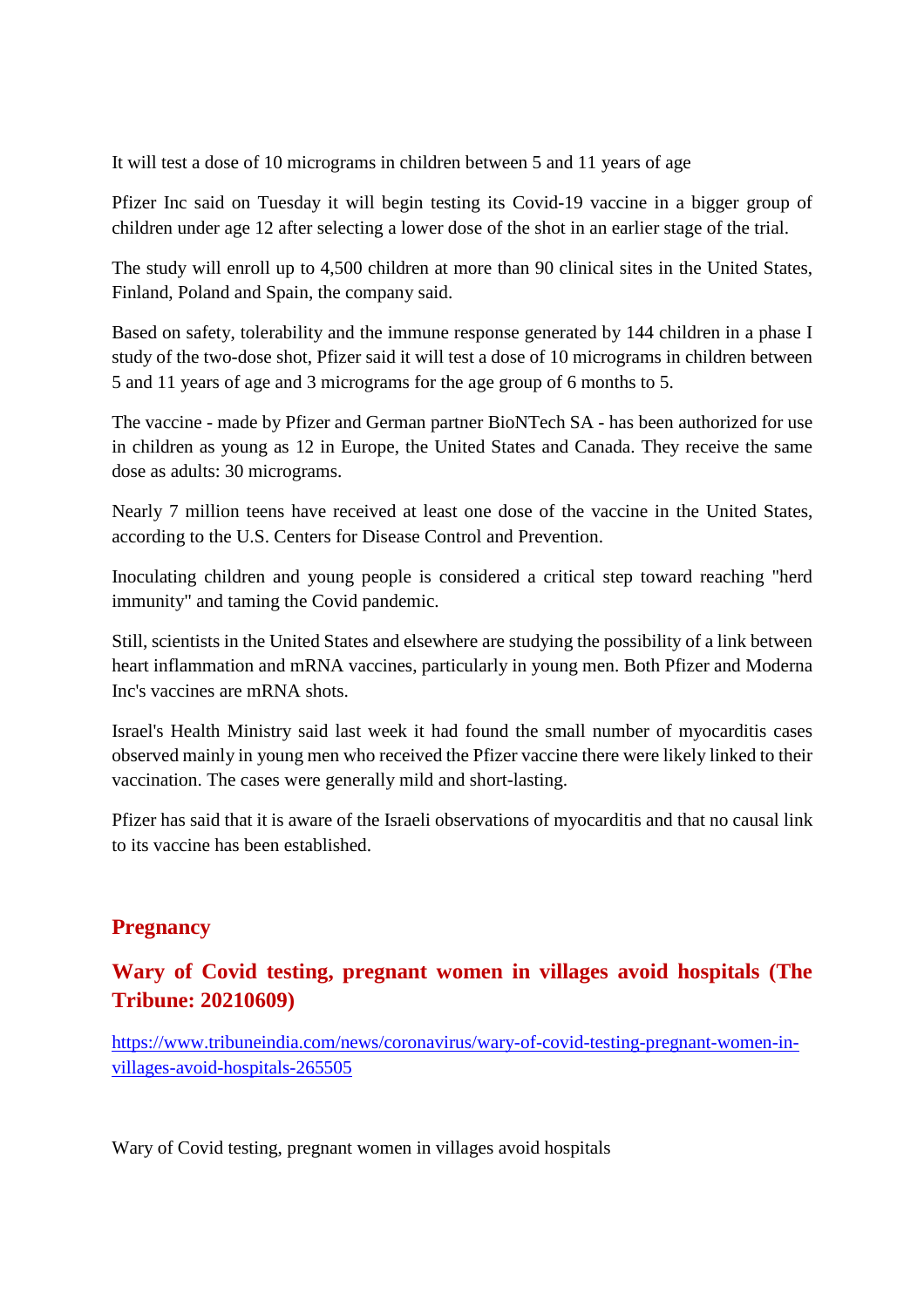Photo for representational purpose only

To avoid getting tested for Covid, pregnant women from rural areas are running away from hospitals.

Their non-cooperative attitude sometimes forces doctors to call the police to help them in conducting the test.

The dipping number of deliveries being done in government hospitals every month is also a testimony to the fact that pregnant women from rural areas are drifting away from institutional deliveries. Sources revealed that a few healthcare workers were conducting deliveries at home.

According to the health department data, in Ludhiana district, 1,432 deliveries were done in the government sector in January, which reduced to 1,270 in February, 1,265 in March and further dipped to 1,037 in April.

The scene in the private sector is no different. Dr Saroj Aggarwal, president of Ludhiana branch of Indian Medical Association, said rural women were frightened at the mere mention of Covid test and the number of patients from villages had dipped drastically.

"Once a woman (from rural belt) in labour pain came to the hospital and we told the family that Covid test will be done before admitting her. But they started arguing and when the staff did not budge, they took the woman back home. They said the woman will deliver the child at home but won't get the Covid test done. This will also lead to rise in infant mortality rate," she said.

Charitable hospitals in the city, which earlier used to have huge footfall from the rural belt, especially pregnant women, had gone down considerably, Dr Aggarwal said.

ASHA workers are a bridge between the rural population and the healthcare system. Kirandeep Kaur, who works in Punjola sub-centre of Fatehgarh Sahib, said these days pregnant women were not getting admitted to government hospitals.

"Once I took a pregnant woman from Kotla Jattan village to a hospital where she tested positive for Covid. She was referred to Rajindra Hospital, Patiala, where she was quarantined. After this incident, villagers panicked and none of the women is now coming forward for institutional deliveries at government facilities," she said.

Jeet Kaur, another ASHA worker from Pakhowal block, said if earlier she used to help 45 rural women in their pre-natal stage, the number had now dipped to just 30. "Many migrant women are going back to their native places and coming back after delivery," she said.

A doctor in charge of the Urban Primary Health Centre in Ludhiana said rural women had a misconception that the report of everyone being tested for Covid would be positive. "The number of women coming for their monthly check-ups has also gone down," she added.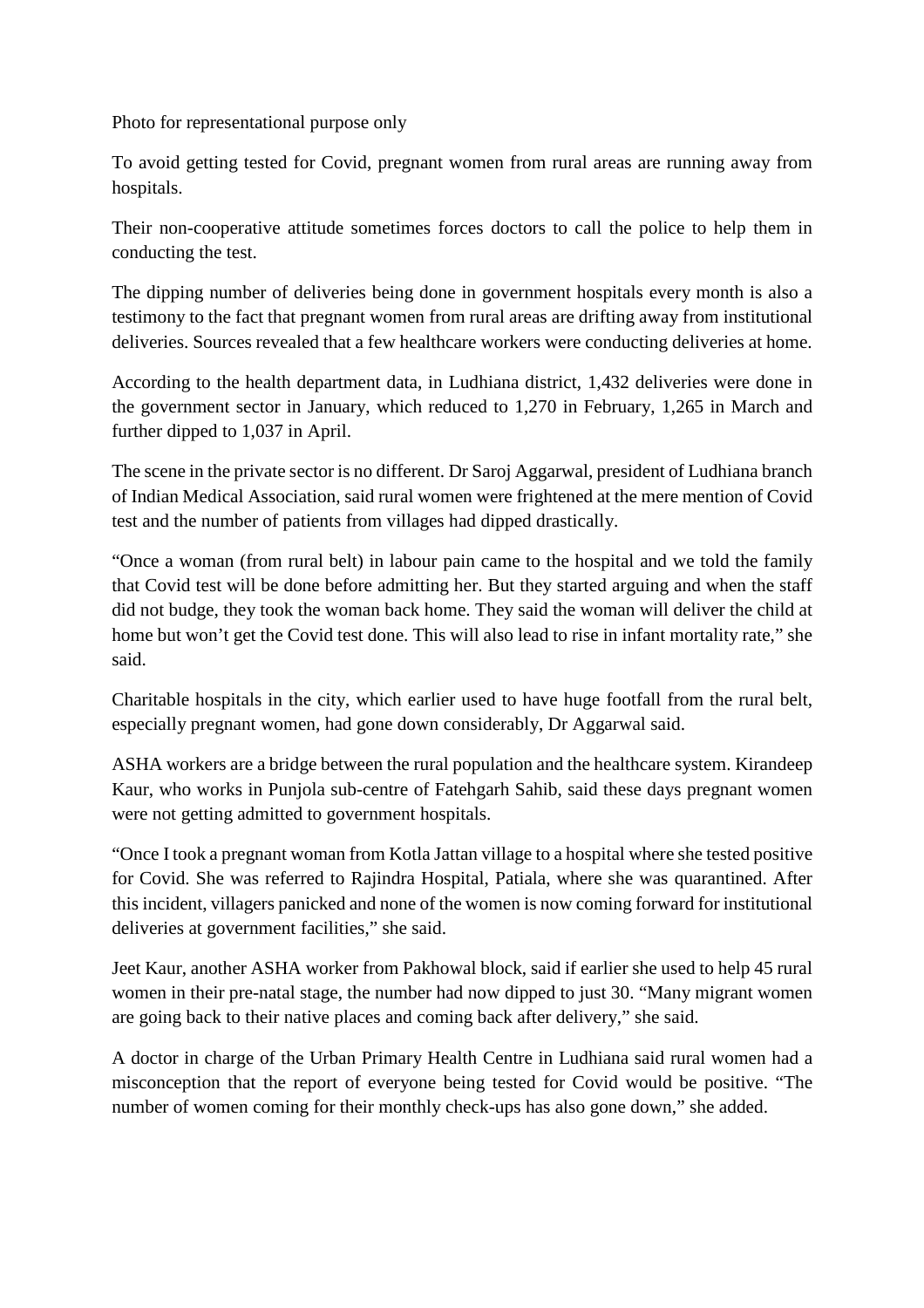

Centre orders 440mn more vaccine doses (Hindustan Times: 20210609)

**https://epaper.hindustantimes.com/Home/ArticleView**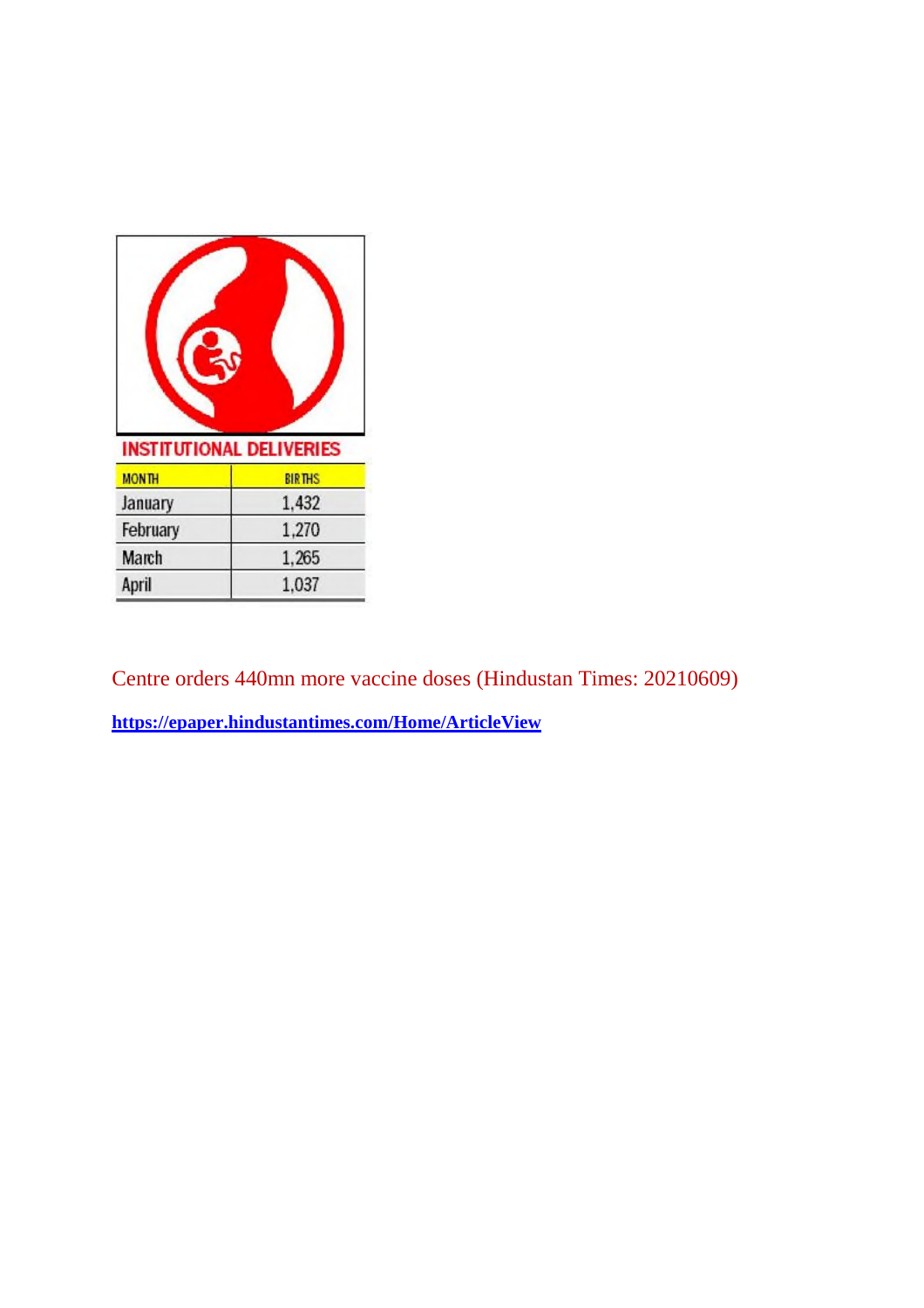## Big boost to procurement

After Tuesday's fresh order for 440 million doses, India has now arranged for, or administered nearly 1.3 billion doses of Covid-19 vaccine



#### **Rhythma Kaul**

letters@hindustantimes.com

**New Delhi :** The Centre on Tuesday placed fresh orders for 440 million additional doses of Covid-19 vaccines – 250 million doses of Covishield and 190 million of Covaxin – a day after Prime Minister Narendra Modi announced that the Union government was taking back the responsibility for procuring vaccines and distributing them for free to states.

These 440 million doses, to be procured from August onwards, are in addition to an advance order of 300 million doses placed with Hyderabad-based Biological E's vaccine and will be delivered by December, the Union health ministry said. To be sure, the Biological E vaccine has just entered Phase 3 trials.

"Following PM's announcement on change in vaccine policy, we have placed purchase orders for 25 crore (250 million) doses of Covishield with the Serum Institute of India, and for 19 crore (190 million) vaccine doses with Bharat Biotech... So, we have placed an advance order for 44 crore (440 million) doses from August onwards, for which we will be releasing 30% payment in advance," Dr VK Paul, member (health), Niti Aayog, said at the Union health ministry's Covid-19 briefing on Tuesday.

Paul did not specify the price at which Centre will be procuring the doses in the latest order. Officials familiar with the development, who did not wish to be identified, said there is a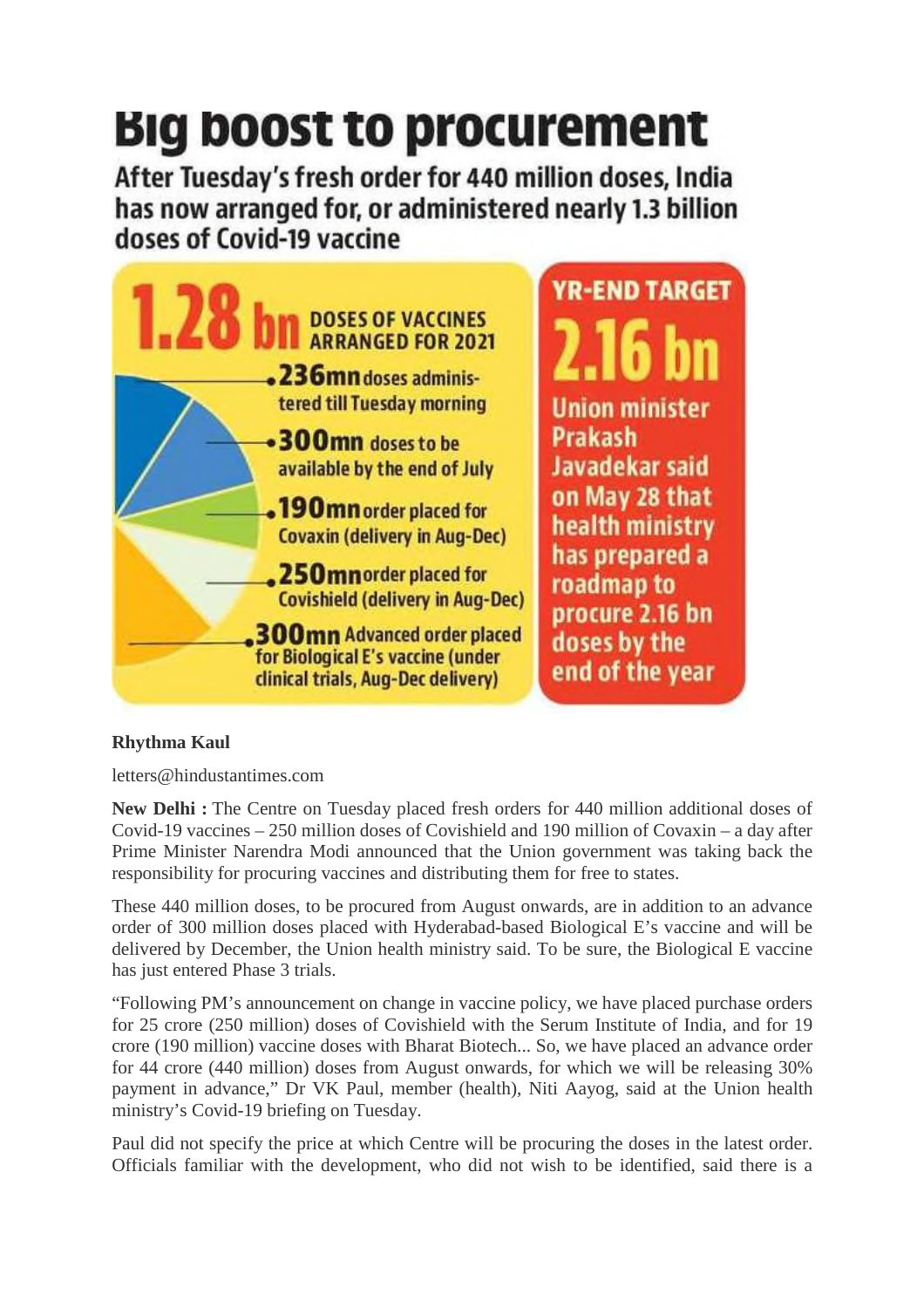possibility that the ₹150 per dose cost of vaccine may no longer be applicable, and that the Centre may have to pay more.

The Centre last week announced that it placed an advanced order of 300 million doses for Biological E's RBD protein sub-unit Covid-19 vaccine, which is in clinical trials. "We are hopeful that this innovative vaccine that is being developed with central government's assistance, will be available by September, and  $\bar{\tau}$ 1,500 crore has already been paid to the company in advance. So, 74 crore (740 million) doses have been secured for the national programme," Paul said.

The orders for the 740 million doses are in addition to the 536 million doses of vaccine for which procurement has been arranged till the end of July, he said. To be sure, the 536 million number includes the total doses administered across the country so far. Till Tuesday morning, according to government data, 236 million doses have been administered across the country.

This means that including Tuesday's orders and the 300 million doses ordered of the yet-tobe-approved Biological E vaccine, the country has now administered, procured or placed orders for nearly 1.3 billion doses – 536 million doses administered or procured for July end, 300 million shots of the Biological E vaccine, and 440 million in latest purchase order.

The vaccine order placement comes a day after the Prime Minister , in an address to the nation, announced that the Union government was taking over the responsibility for procuring vaccines and would then distribute them free of cost to states, in response to a rising chorus from the states, sharp criticism by the Supreme Court, and amid increasing concerns that supply shortages and the insistence of foreign vaccine makers that they would only deal with the Union government.

The latest developments in the vaccine policy change have come close on the heels of a hearing in the Supreme Court on the Covid-19 situation and the state of vaccination in the country. In the latest hearing, the apex court said the Centre's vaccination policy that put the onus of giving doses to adults in the below-45 years age group entirely on states and private hospitals was "prima facie arbitrary and irrational".

On Tuesday, Paul said that the shift back to the largely centralised vaccine procurement policy was based on feedback over the past month from chief ministers of at least a dozen states. "We respect the Supreme Court's guidance and concern , but the government was evaluating the implementation of the decentralised model since May 1."

The states that requested for the central procurement are Punjab, Kerala, Sikkim, Mizoram, Meghalaya, Jharkhand, Rajasthan, Andhra Pradesh, Arunachal Pradesh, Odisha, Tripura and Maharashtra, along with the Union territory of Andaman and Nicobar Islands.

"We believe, based on specific requests of chief ministers, the new guidelines will go a very long way in galvanising India's vaccination programme," he said. "The PM reviewed India's vaccination progress in two meetings, on May 15 and 21, and directed us to prepare an alternate model. On May 24, a high level expert team, including myself, reached out to the manufacturers... Other teams reached out to states to know their mind and finally we chalked the new roadmap that was presented to the PM who approved it," said Paul.

Experts, however, said steps taken by Centre now should have come much earlier.

India has so far administered 236 million vaccine doses to 189 million people since January 16, 2021, when the national Covid-19 vaccination drive was launched. A total of 143 million people have received one dose, while 47 million people have been fully vaccinated. Under the free vaccine doses, the central government has distributed 246.5 million doses so far to states,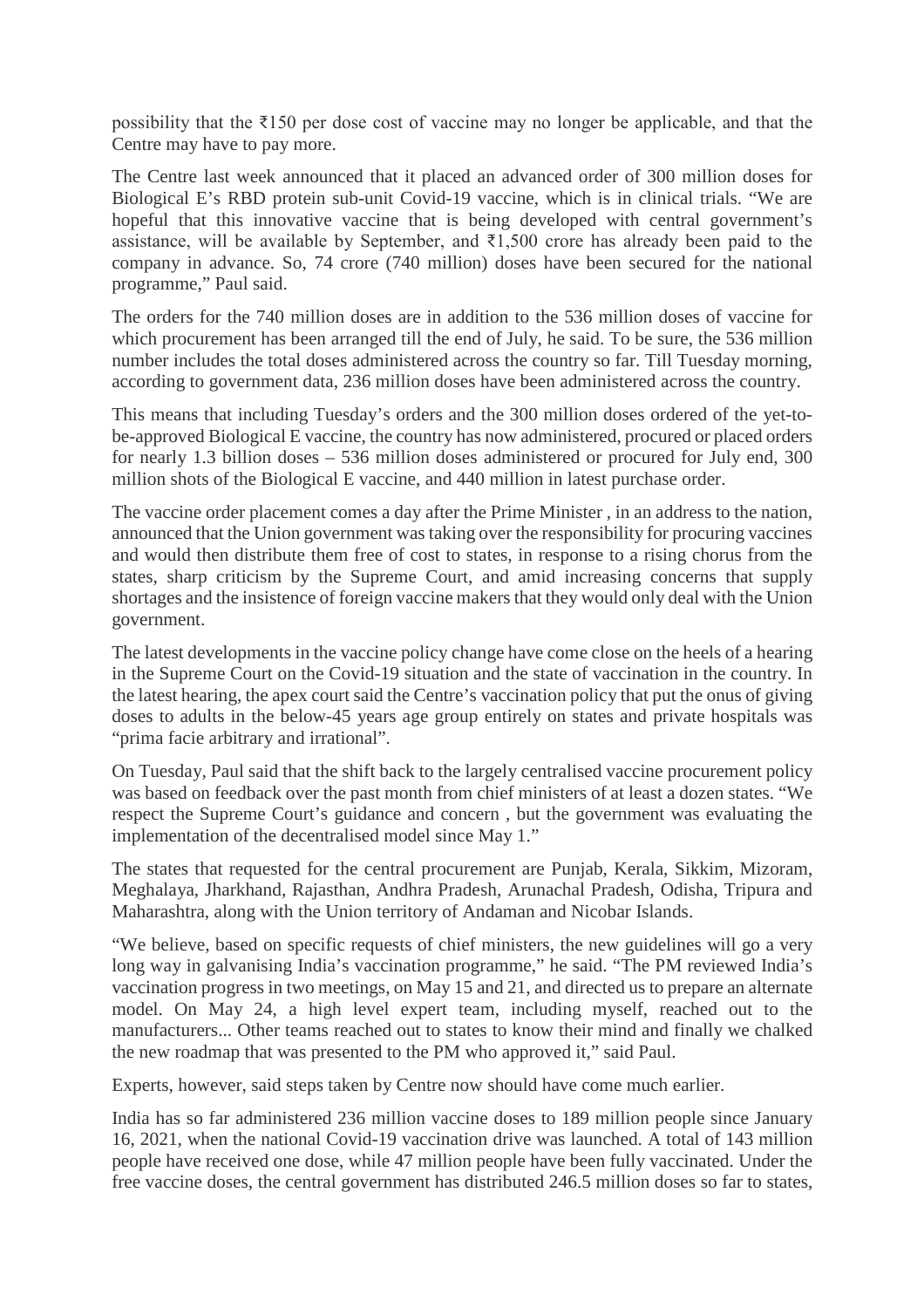according to the government data. "A total of 11,946,925 Covid vaccine doses are still available with the states/UTs to be administered," said Union health ministry in a statement issued on Tuesday.

### **Vaccination drive**

### **Govt goes extra mile in vaccination drive (Hindustan Times: 20210609)**



https://epaper.hindustantimes.com/Home/ArticleView

New Delhi : Groups of booth level officers (BLO) and their teams comprising civil defence volunteers spread across Burari locality in north Delhi on Tuesday afternoon. As they navigated the narrow lanes, visiting shops and knocking on doors of residents, they engaged with a large number of people aged above 45 years who are yet to take their Covid-19 vaccine.

"I have recently recovered from Covid-19. I do not have to take the vaccine for at least three months now," said Aman Tyagi, a property dealer, as the group of officers approached him at his office in the locality. While Tyagi had a legitimate reason, his neighbour Brij Tripathi showed some hesitance without citing a proper reason.

During the conversation, Tripathi opened up. He told the officers that he had heard somewhere that the vaccines have led to a large number of cases of glaucoma. The officials convinced him that it was a myth and booked a vaccine slot for him in the nearest government school – where people in the locality cast their votes during elections – for Thursday.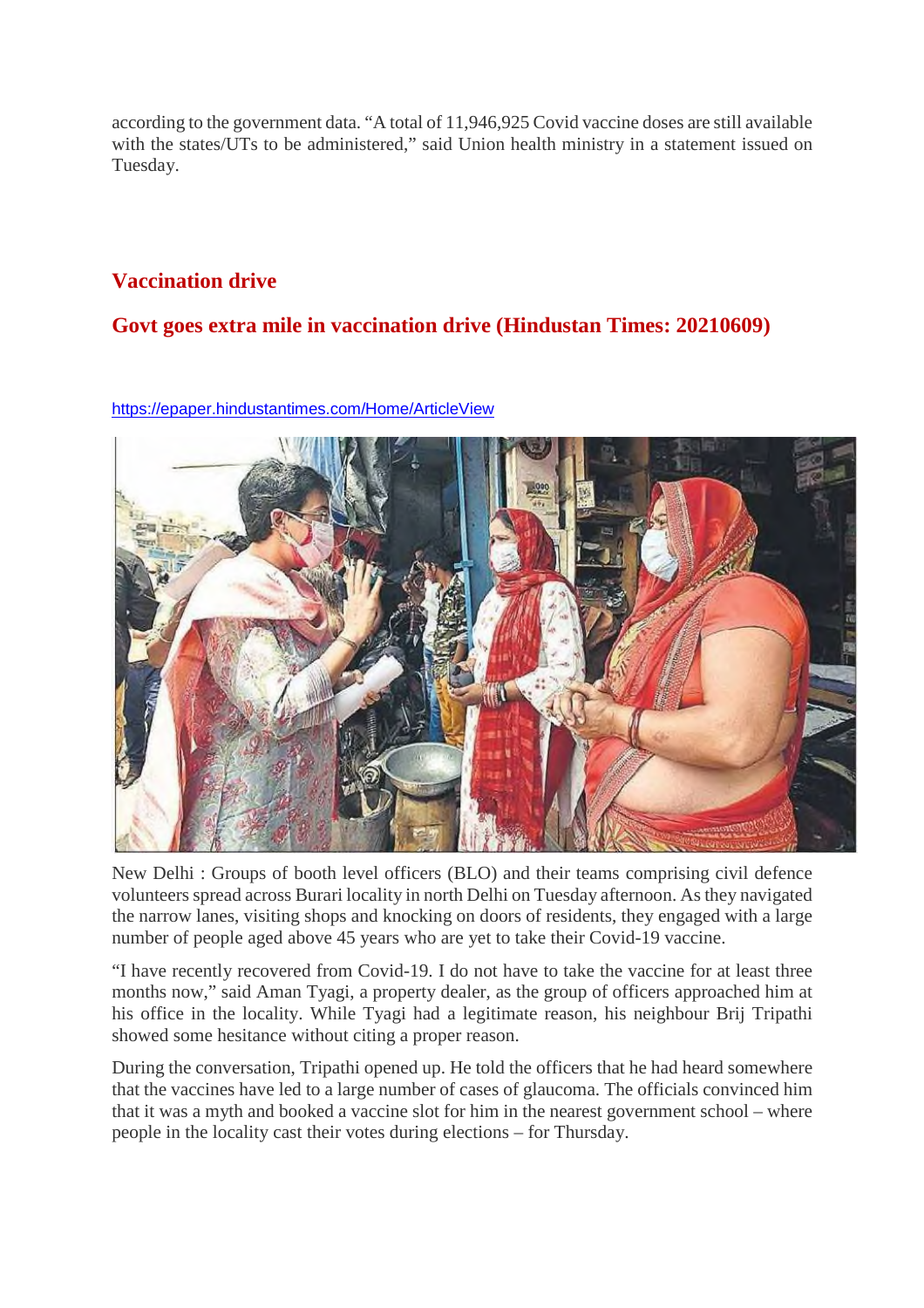These teams are part of a government initiative – Jahan vote, wahan vaccination – aimed at increasing vaccine coverage against Covid-19 among the 45+ age group in four weeks. It was launched by chief minister Arvind Kejriwal on Monday.

According to government records, Delhi has around 5.7 million people who are aged above 45, of which around 2.56 million have taken one dose of Covid-19 vaccine and more than 860,000 have taken a second dose.

On Tuesday, several Aam Aadmi Party (AAP) MLAs joined the initiative and accompanied door-to-door drives in their respective assembly constituencies.

"I appeal to representatives of RWAs, youth groups, women's groups, market associations, NGOs and religious organisations to do their bit in encouraging citizens aged 45+ to get vaccinated at local polling booths in their assembly constituency," said Delhi's food minister Imran Hussain, who was one of the AAP MLAs who joined the drive in his constituency, Ballimaran, on Tuesday.

AAP MLA from Kalkaji, Atishi said, "In the 45+ group, Delhi's vaccine coverage touched 50% with a sharp rise in the graph which eventually plateaued. During the drive today, we have come across a lot of cases in which people aged 45+ have not taken the vaccines because they have recently had Covid-19. But then there were others too who were hesitant. We are sure that setting up vaccine centres closer to their residences will help increase turnout and vaccine coverage in the coming days."

#### **Vaccine intellectual property**

## **World Bank opposes vaccine intellectual property waiver as WTO talks resume (The Hindu: 20210609)**

https://www.thehindu.com/news/international/world-bank-opposes-vaccine-intellectualproperty-waiver-as-wto-talks-resume/article34766246.ece?homepage=true

A view of the World Bank headquarters is seen in Washington. File | Photo Credit: AFP

The comment puts the World Bank president, a Trump administration nominee, at odds with the Biden administration.

World Bank President David Malpass said on Tuesday the bank does not support waiving intellectual property rights for COVID-19 vaccines at the World Trade Organisation out of concern that it would hamper innovation in the pharmaceuticals sector.

His comments on the subject, made during a call with reporters on World Bank economic forecasts, came as WTO negotiations over the proposed waiver resumed in Geneva.

Asked whether he backs a WTO vaccine IP waiver, which India, South Africa and other emerging market countries argue is needed to expand vaccine access, Mr. Malpass said: "We don't support that, for the reason that it would run the risk of reducing the innovation and the R&D in that sector."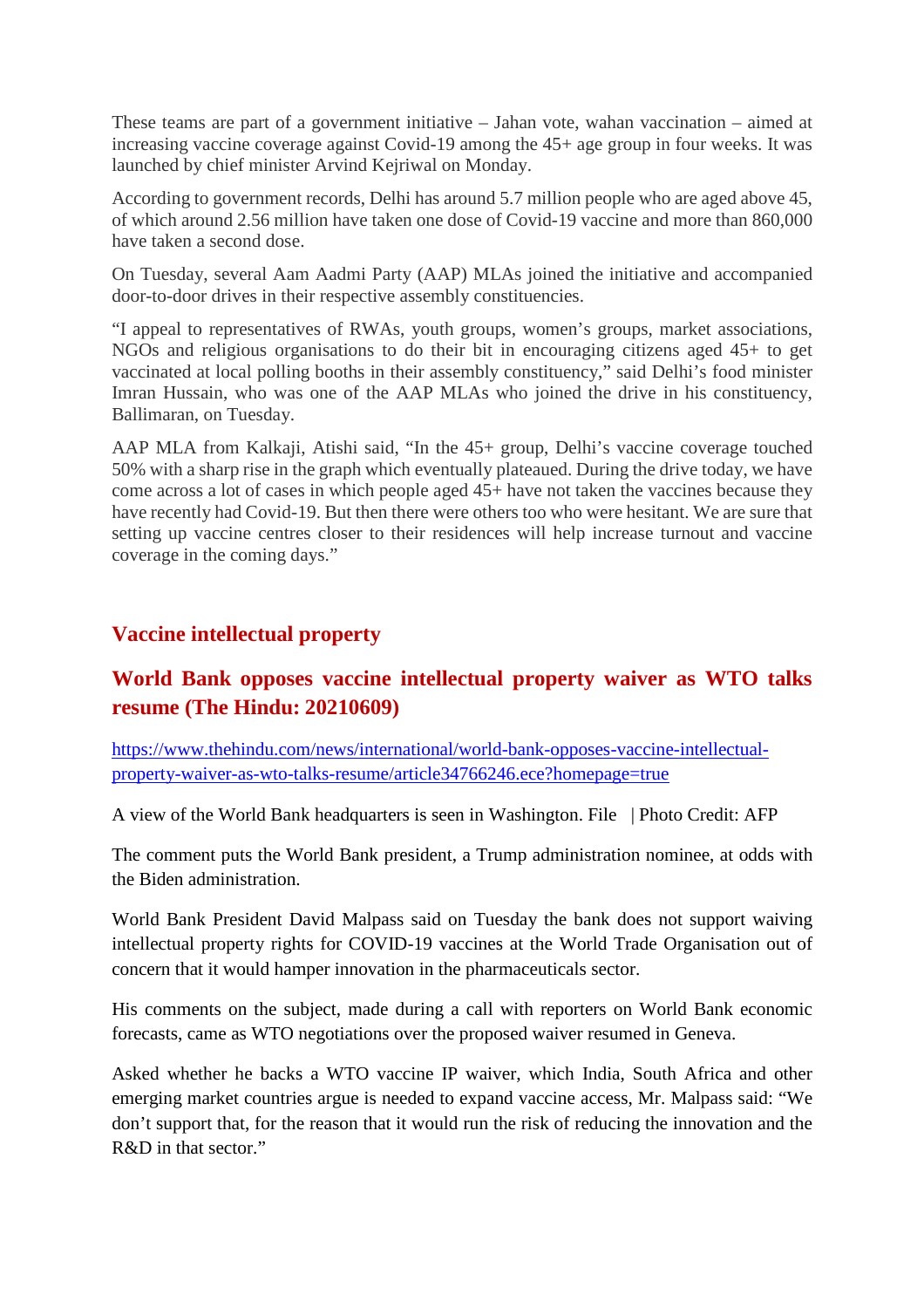The comment puts Mr. Malpass, a Trump administration nominee, at odds with the Biden administration, which is supporting text-based WTO negotiations for vaccine intellectual property rights, led by U.S. Trade Representative Katherine Tai.

Major vaccine makers and the pharmaceutical industries have opposed the waiver from the WTO's agreement on Trade-Related Aspects of Intellectual Property Rights (TRIPS), arguing that it would stifle innovation and do little to effectively increase vaccine supplies constrained by trade barriers, shortages of components and a lack of manufacturing capabilities.

Mr. Malpass on Tuesday reiterated his calls for wealthy countries to quickly donate their excess vaccine doses to the developing world as quickly as possible.

The World Bank said its global growth forecasts, raised to5.6% for 2021 and 4.3% for 2022, could be higher if vaccinations can be accelerated in developing countries.

In Geneva, negotiations were proceeding on Tuesday and Wednesday over revised waiver proposals from India and South Africa that remained far broader than the narrow vaccine-only waiver favoured by USTR Tai.

"It seems to be they are still far apart. Their positions have not fundamentally changed," a Geneva-based trade official told Reuters.

#### **AIDS**

## **UN urges action to end AIDS, saying COVID-19 hurt progress (The Hindu: 20210609)**

https://www.thehindu.com/news/international/un-urges-action-to-end-aids-saying-covid-19 hurt-progress/article34766445.ece

The coronavirus pandemic has created setbacks in combating AIDS. File | Photo Credit: AP

Calling AIDS "one of the deadliest pandemics of modern times," Winnie Byanyima said 77.5 million people have been infected with HIV since the first case was reported in 1981 and nearly 35 million have died from AIDS.

The UN General Assembly overwhelmingly approved a declaration Tuesday calling for urgent action to end AIDS by 2030, noting "with alarm" that the COVID-19 pandemic has exacerbated inequalities and pushed access to AIDS medicines, treatments and diagnosis further off track.

The declaration commits the assembly's 193 member nations to implement the 18-page document, including reducing annual new HIV infections to under 370,000 and annual AIDSrelated deaths to under 250,000 by 2025. It also calls for progress toward eliminating all forms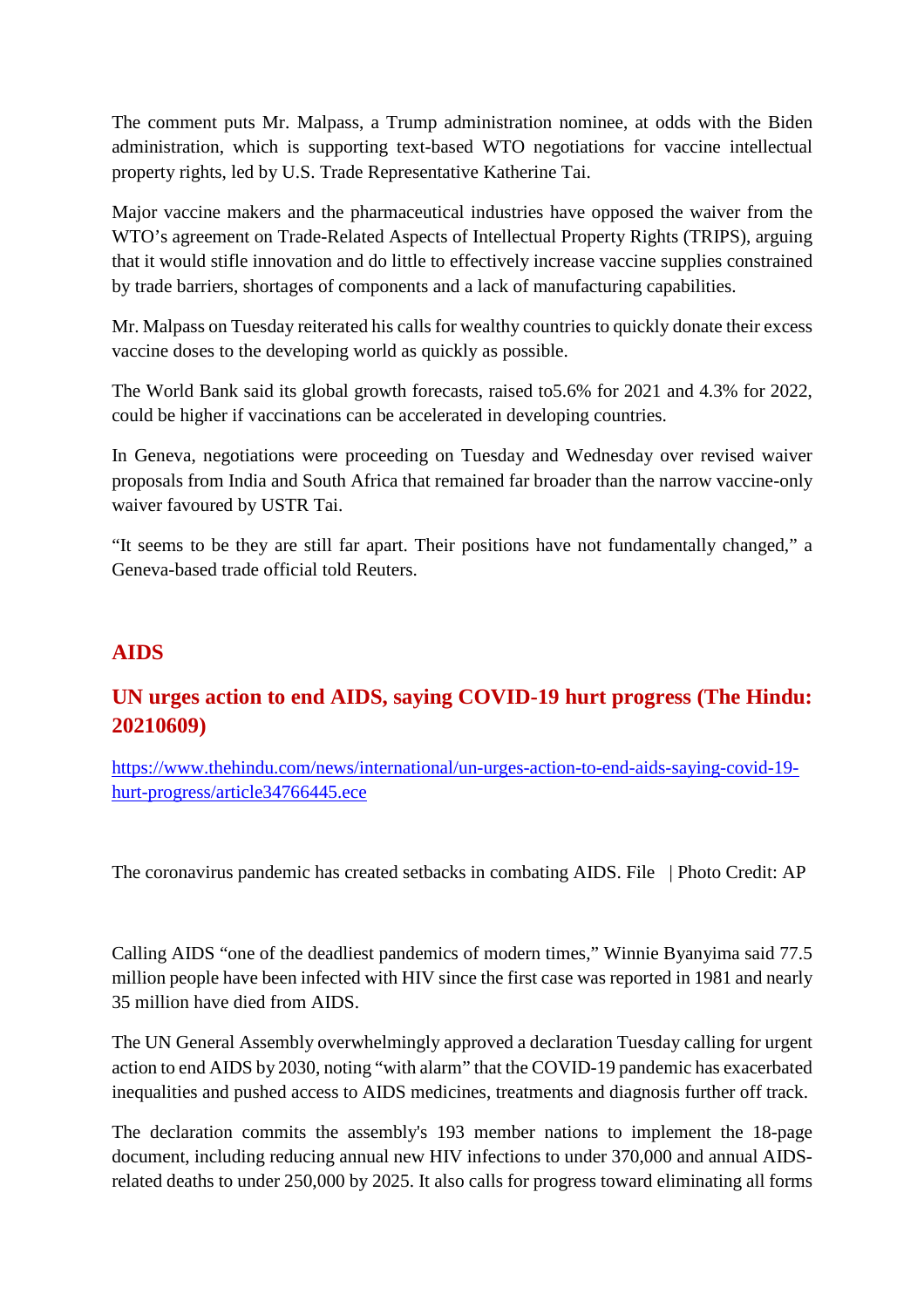of HIV-related stigma and discrimination and for urgent work toward an HIV vaccine and a cure for AIDS.

Without a huge increase in resources and coverage for those vulnerable and infected, "we will not end the AIDS epidemic by 2030," the assembly warned.

It said the coronavirus pandemic has created setbacks in combating AIDS, "widening fault lines within a deeply unequal world and exposing the dangers of under-investment in public health, health systems and other essential public services for all and pandemic preparedness." While the international investment response to the pandemic is inadequate, it is nonetheless unprecedented, the assembly said.

The response to the coronavirus by many nations has demonstrated "the potential and urgency for greater investment" in responding to pandemics, underscoring "the imperative of increasing investments for public health systems, including responses to HIV and other diseases moving forward," it said.

The assembly adopted the resolution at the opening session of a three-day high-level meeting on AIDS by a vote of 165-4, with Russia, Belarus, Syria and Nicaragua voting "no." Before the vote, the assembly overwhelmingly rejected three amendments proposed by Russia.

They would have eliminated references to human rights violations that perpetuate the global AIDS epidemic and a "rights-based" collaborative approach by UNAIDS, the U.N. agency leading the global effort to end the AIDS pandemic. They would also have dropped references to reforming discriminatory laws, including on the age of consent, on interventions to treat HIV among intravenous drug users including "opioid substitution therapy," and on "expanding harm reduction programs." UNAIDS Executive Director Winnie Byanyima welcomed the declaration's adoption and told the assembly it "will be the basis of our work to end this pandemic that has ravaged communities for 40 years." Calling AIDS "one of the deadliest pandemics of modern times," she said 77.5 million people have been infected with HIV since the first case was reported in 1981 and nearly 35 million have died from AIDS.

"HIV rates are not following the trajectory that we together promised," she said. "Indeed, amidst the fallout from the COVID crisis, we could even see a resurgent pandemic." Ms. Byanyima said COVID-19 showed that science moves "at the speed of political will" and urged speeded up spending on innovations for AIDS treatment, prevention, care and vaccines "as global public goods." On the plus side, the assembly's declaration said that since 2001 there has been a 54% reduction in AIDS-related deaths and a 37% reduction in HIV infections globally, but it warned that "overall progress has slowed dangerously since 2016." The assembly expressed "deep concern" that in 2019 there were 1.7 million new infections compared to the 2020 global target of fewer than 500,000 infections and that new HIV infections have increased in at least 33 countries since 2016.

Africa, especially sub-Saharan Africa, has demonstrated the most progress in tackling the AIDS epidemic but it also remains the worst-affected region, the assembly said. It called for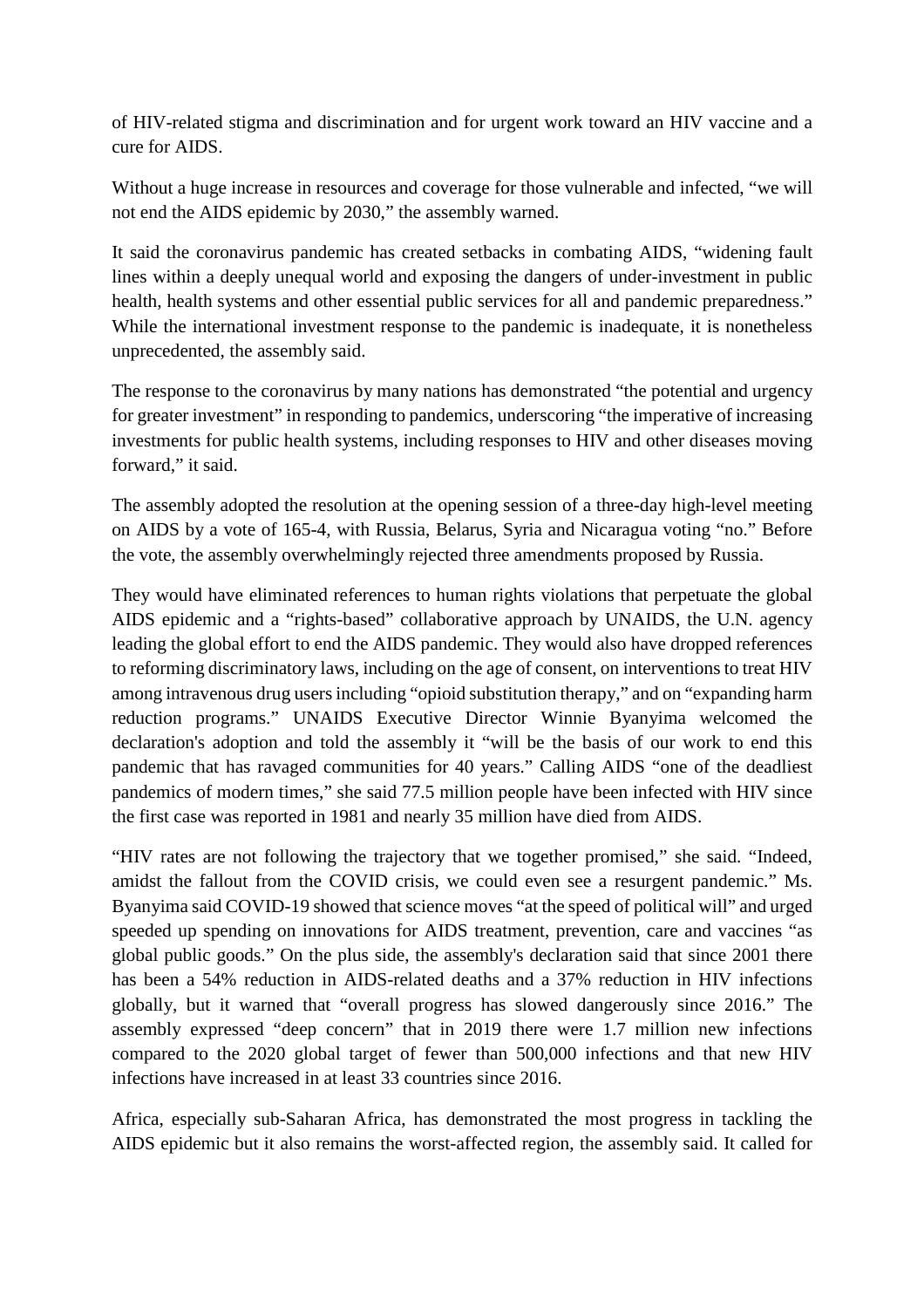"urgent and exceptional action" to curb the infection's devastating effects, especially on women, adolescent girls and children.

Assembly members welcomed progress in reducing HIV-infections and AIDS-related deaths in Asia and the Pacific, the Caribbean, Western and Central Europe and North America. But they noted that despite progress, "the Caribbean continues to have the highest prevalence outside sub-Saharan Africa," while the number of new HIV infections is increasing in eastern Europe, Central Asia, Latin America, the Middle East and North Africa.

Ms. Byanyima stressed the importance of ending inequalities in the availability of drugs, and ensuring that medicines that can prevent deaths of people living with HIV are manufactured by multiple producers at affordable prices, "especially in the global south, where the disease is concentrated." "This moment calls for us to work together across sectors, across countries," she said. "Populism's false promises are proving no match to biology: As COVID reminds us, we're not just interconnected, we're inseparable." "We cannot end AIDS in one country or one continent. We can only end AIDS everywhere," Ms. Byanyima said.

## **Covaxin offers protection**

## **Covaxin offers protection against beta and delta variants, says study (The Hindu: 20210609)**

https://www.thehindu.com/sci-tech/health/covaxin-offers-protection-against-beta-and-deltavariants-says-study/article34758529.ece

A medical worker inoculates a man with the Covaxin Covid-19 coronavirus vaccine, at a health centre in New Delhi. File photo | Photo Credit: AFP

The study was carried out by researchers from National Institute of Virology, ICMR and Bharat Biotech.

A small study claims that Covaxin offers protection from both the delta (B.1.617.2) and beta (B.1.351) variants.

Also read: More anti-bodies produced by Covishield than Covaxin, says study

The study evaluated the neutralisation potential in people vaccinated with Covaxin and found that there was a 3- and 2.7-fold reduction in neutralisation titers against the beta (B.1.351) and delta (B.1.617.2) variants, respectively. In comparison, the reduction in neutralisation titers with sera from people who have recovered from COVID-19 were 3.3- and 4.6-fold against the beta and delta variants, respectively. The results of the study were posted on the bioRxiv preprint server on June 7. Preprints are yet to be peer-reviewed.

"We observed a reduction in neutralisation titer values in Covaxin recipients against the beta and delta variants but the reduction is less than in people who have been naturally infected. So the vaccine does offer protection against the two variants," says Dr. Pragya Yadav from the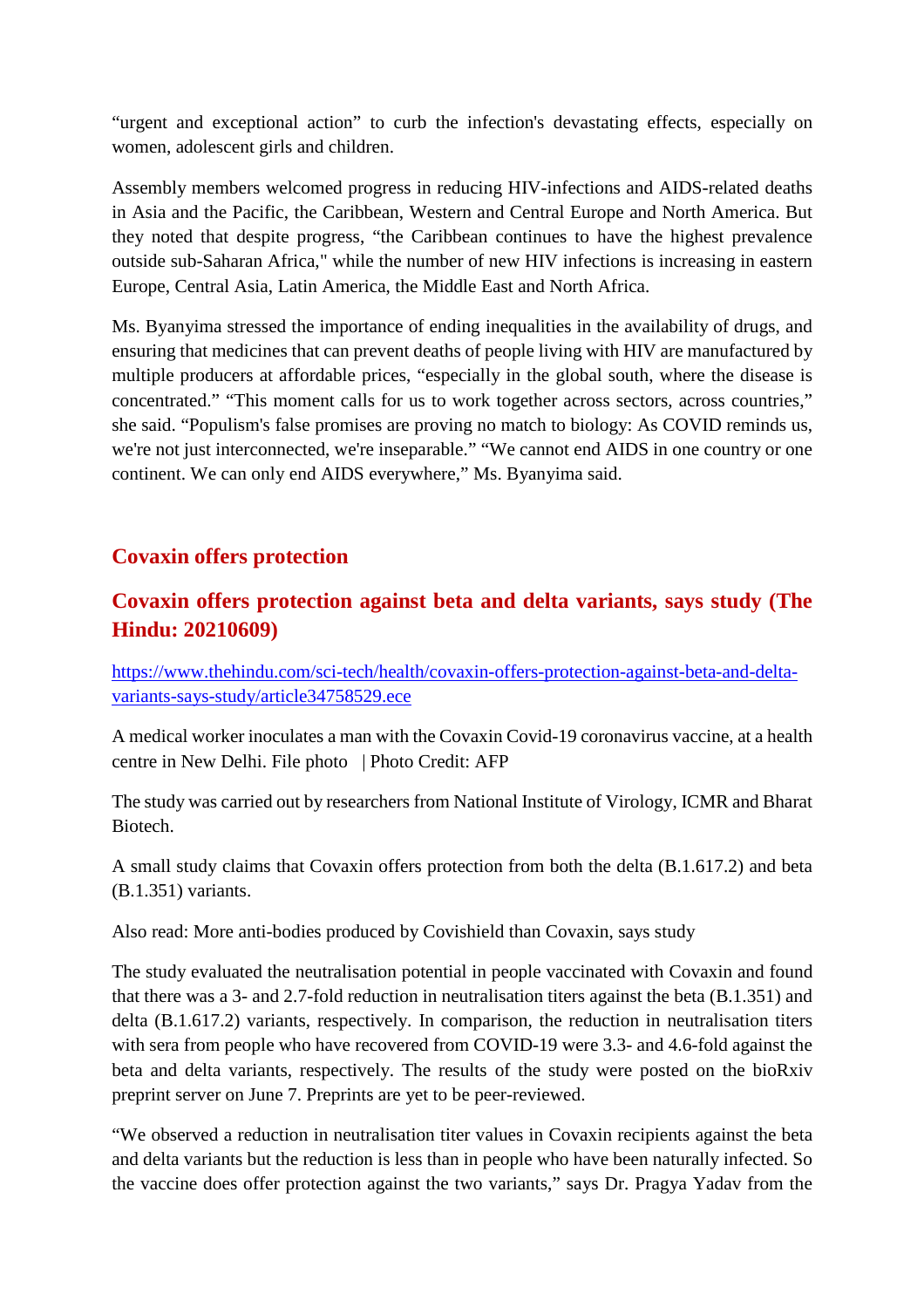Pune-based National Institute of Virology and the first author of the preprint. The study was carried out by researchers from NIV, ICMR and Bharat Biotech.

The study evaluated the neutralisation potential of sera collected from 20 COVID-19 recovered cases and 17 people vaccinated with two doses of Covaxin against the beta and delta variants and compared it with the prototype D614G variant. "Many other studies investigating the neutralisation potential of sera collected from people administered different vaccines too have used only a small number of samples," says Dr. Yadav.

The researchers assessed the neutralisation potential of sera from COVID-19 recovered cases after 5-20 weeks of infection and 28 days after two doses in the case of Covaxin recipients. Seventeen of the recovered cases were infected with D614G variant and three were infected with B.1.617.1 lineage.

All COVID-19 vaccines currently used, including Covaxin, have been found to offer relatively lower protection against the beta variant. In comparison, all vaccines offer relatively higher protection against the delta variant.

## **Alzheimer's drug**

### **FDA conditionally approves controversial Alzheimer's drug (The Hindu: 20210609)**

https://www.thehindu.com/sci-tech/health/fda-conditionally-approves-controversialalzheimers-drug/article34755855.ece

The drug, a monoclonal antibody, is given monthly via injection to patients who suffer from early stages of the disease.

The U.S.'s pharma regulator, the Food and Drug Administration (FDA), made a much anticipated ruling on Monday, in conditionally approving the use of an Alzheimer's drug, called aducanumab, the first such approval since 2003 . The drug, which goes by the brand name Aduhelm, has been granted 'accelerated approval' , meaning it will need to verify expected clinical benefits in a new trial.

#### **Hearing aids'**

## **The 'hearing aids' helping corporate India to listen better (The Indian Express: 20210609)**

https://indianexpress.com/article/opinion/columns/covid-crisis-indian-economy-corporateindia-7350144/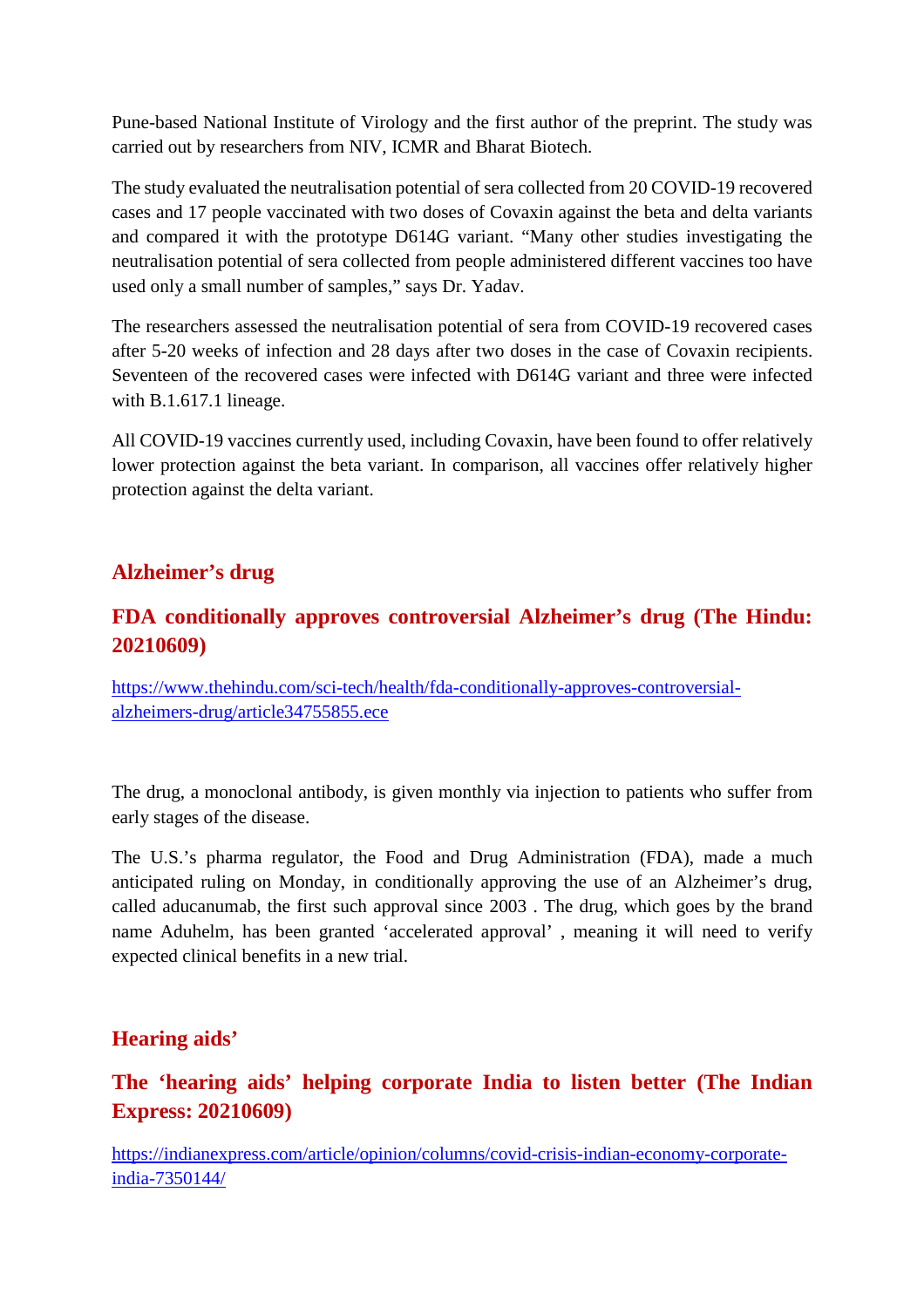Thanks to these six factors, a new breed of entrepreneurs is participating in the recovery of the Covid-hit economy.

People stand in queue outside the Barakhamba metro station after resumtion of the metro services in a graded manner, in New Delhi, Tuesday, June 8, 2021. (PTI Photo: Atul Yadav)

George Fernandes once said, "When I chucked out Coca-Cola in 1977, I made the point that 90 per cent of India's villages didn't have drinking water, whereas Coke had reached every village." It's too late to ask the talented politician two questions: Instead of chucking out Coke, could we have learnt their secret of reaching every village? Did chucking out a law-abiding job creator help drinking water reach 90 per cent of our villages? The "Fernandes" anti-private bias lives on. Reactions to expanded corporate roles in farming and banking suggest every Indian entrepreneur deserves an episode in Bad Boys Billionaires. We make the case that this stale view ignores six "hearing aids" that are making our companies stronger by helping them to listen better.

In the wonderful movie, Two Popes, the conservative pope played by Anthony Hopkins tells his younger colleague, "All change is compromise but I need a hearing aid". The pope's deep insight — the most dangerous lies are the lies we tell ourselves — suggests listening needs structures, people, and tools. Reforms since 1991 mean a new breed of entrepreneurs is replacing crony capitalists because of six hearing aids.

One, lower entrepreneur equity holding. The average entrepreneur equity holding in listed companies is 50 per cent (we cringe at the "promoter" designation that implies circus showmanship). Not surprisingly, many bankrupt companies have entrepreneur holdings above 50 per cent because banks allowed them to borrow or steal their equity. But many new companies — Flipkart, Ola, Paytm, Inmobi for instance — have lower entrepreneur stakes, usually between 5 and 25 per cent because of multiple founders, multiple investors, and low debt. This is not unusual. Jeff Bezos owns 14 per cent of Amazon, Jack Ma owns 9 per cent of Alibaba, and Reed Hastings owns 4 per cent of Netflix. This is not dangerous: Conventional wisdom about skin in the game is not wrong, but company governance does seem to improve when entrepreneurs listen to institutional shareholders.

Two, the new insolvency and bankruptcy code. The suspension of IBC during Covid was painful but it is now back. Over decades, many financially unviable and operationally viable companies didn't revive themselves because banks couldn't force change and courts bafflingly allied with entrepreneurs rather than bank depositors. The negotiating leverage for banks has changed with IBC and we expect over 200 companies to change hands over the next 24 months. IBC's biggest impact is outside the code: Entrepreneurs are careful about debt because of lender tools to eject them.

Three, bad diversification role models. The poet Maya Angelou said, "The universe is not made of atoms but stories." Role models matter and the licence raj celebrated diversification because regulatory connections mattered more than ambition, courage, and persistence. But many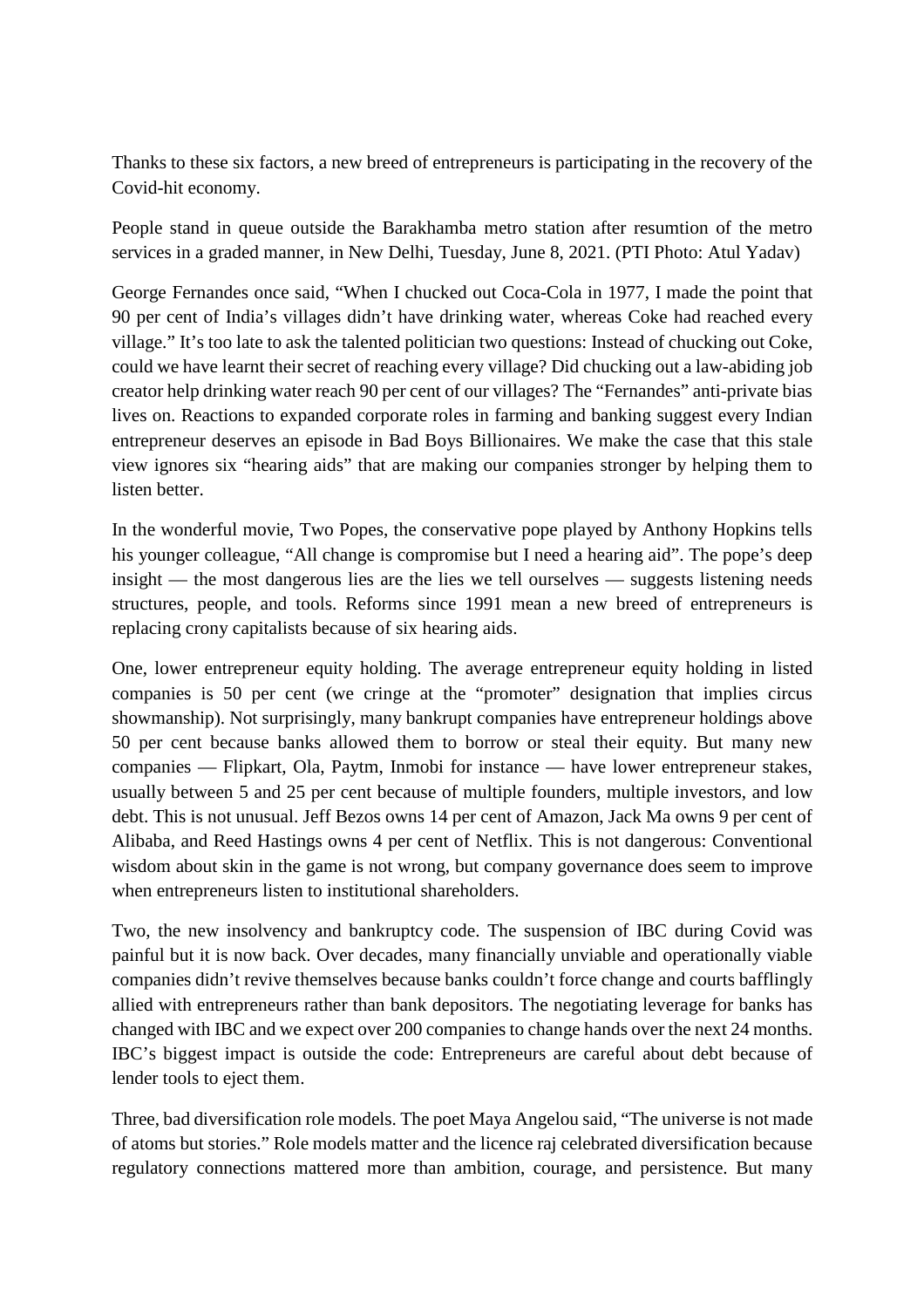competent entrepreneurs sunk their fortunes by diversifying too much too fast (diworsification). Higher competition now means that companies don't have hostages but customers and success require them to focus on skills, brands, and talent that compound over decades. India's new wealth creators usually run simple businesses and reward shareholders by allowing them to make their own diversification decisions.

Four, good partitioning role models. Entrepreneurs have three distinct roles — shareholder, board director, and CEO. Traditional thinking believed these three are guaranteed, permanent and concurrent. But many listed companies like Marico, Britannia, Dabur, Asian Paints, and Pidilite have, in recent times, grown their value and success by separating these roles and hiring CEOs with different and diverse surnames. Entrepreneurs now recognise that getting the train out of the station sometimes requires different skills than keeping the trains running on time, or making the train go faster.

Five, a growth and governance valuation premium. The drivers of a premium stock market valuation are slowly shifting from regulatory connections to growth and governance. Neelkanth Mishra of Credit Suisse suggests a supporting revolution — unlisted companies valued above a billion dollars now number about a third of the listed companies with that value. Some of this repricing is obviously driven by investor recognition that India is the only large nation on the planet with 20 years of secular growth ahead of it, but the lower risks of execution and capital allocation arising from improved governance are also important. These premiums catalyse a virtuous cycle of role modelling that in turn accelerates change.

Six, rising board effectiveness. Many entrepreneurs now acknowledge that a board of directors that protects them from themselves is a valuable asset. The Tamil classic Tirukkural agrees: "Idippaarai illaadha emaraa mannan/ ketuppa rillaanung kedum" (The king whom no one checks, no minister corrects/ Does not have to wait for foes, himself he vivisects). Too many entrepreneurs discount the importance of cognitive diversity and distributed power because, as Wharton Professor Adam Grant suggests in Think Again, "We listen to opinions that make us feel good rather than ideas that make us think hard." Cognitively diverse, empowered, and engaged boards seem better at stimulating a broader search for information, considering more alternatives, using multiple strategies, more original thinking, and cutting losses earlier on mistakes.

These hearing aids are creating an Indian private sector worthy of overcoming its trust deficit and will take the country's GDP ranking to third over the next decade (from fifth today) with its superior outcomes for investors, employees, and national productivity. But Covid suggests administrative capacity holds back taking our per-capita GDP into the top 50 (from 142nd today) and we need equally powerful hearing aids for our civil service to overcome their execution deficit. India's new tryst with destiny is an appointment she will keep only if we replace the tug-of-war metaphor between entrepreneurs and government — the "suit boot ki sarkar" insult or the Coke chucking out power trip — with a dance where neither is superior or skilled than the other. They just play different, crucial, and complementary roles.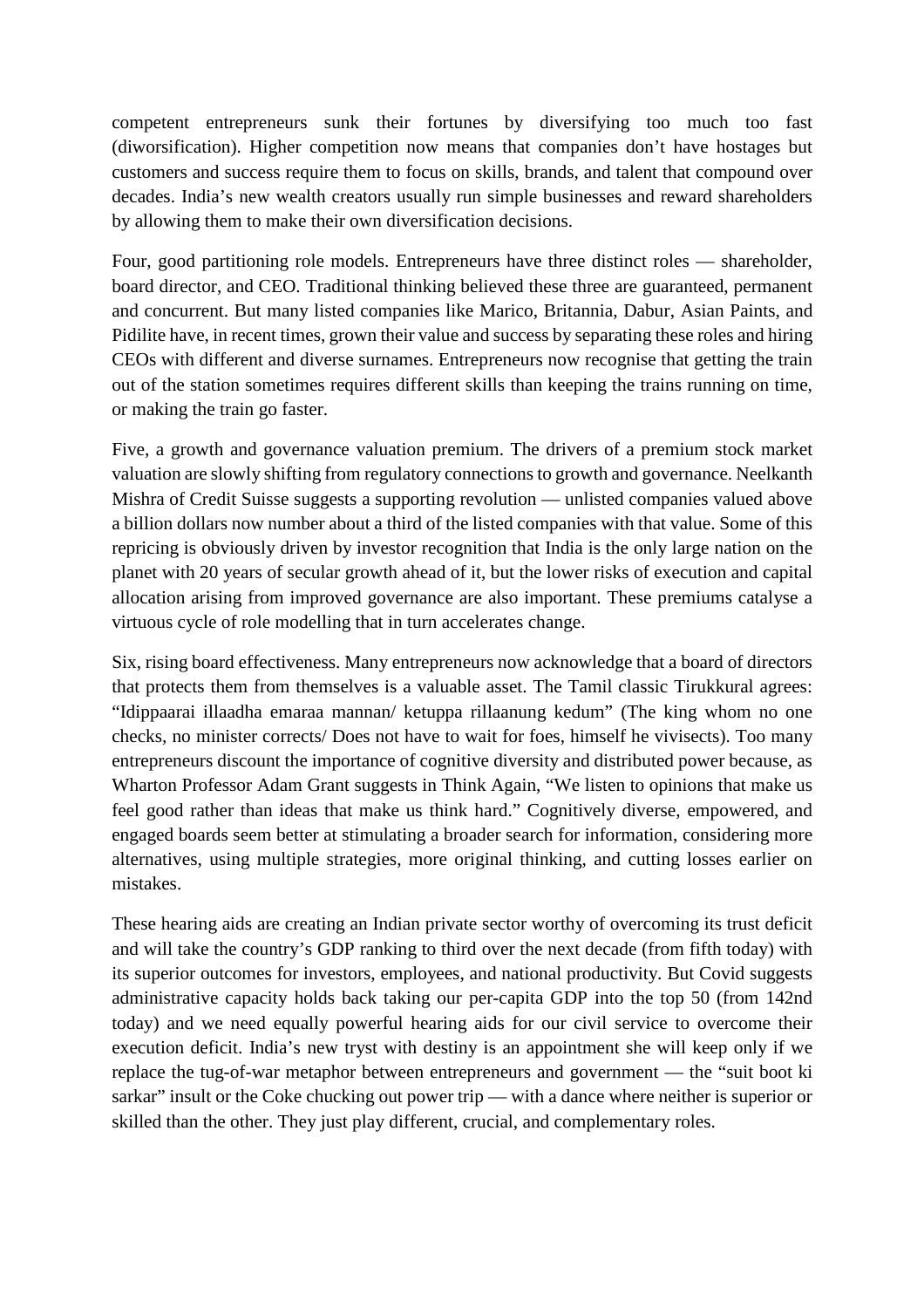#### **Infection (Hindustan: 20210609)**

9

में कमी आई है<br>पीक के बाद से

#### https://epaper.livehindustan.com/imageview\_855274\_87372260\_4\_1\_09-06- 2021\_0\_i\_1\_sf.html

## क्रिमण घटा पर खतरा भी बढ़ा

#### नई दिल्ली | एजेंसी

.<br>देश में कोरोना संक्रमण के नए मामले मंगलवार को एक लाख से घटकर 86 नगरा का एक राज्य सा ककर 50<br>हजार के करीब पहुंच गए। जो पहली ्<br>लहर के पीक करीब 98 हजार केस से<br>भी नीचे है। साथ ही संक्रमण दर भी 5% से कम दर्ज हुई है। लगातार केस घटने पर दिल्ली-एनसीआर समेत तमाम शहर .<br>कारण कई जगह नियम टूटते दिखाई टिप जो खतरे का संकेत भी है। स्वास्थ्य .चेर्, ना खेतरे ना सकत ना इतरकारक<br>मंत्रालय ने इसके प्रति आगाह किया है। दिल्ली-एनसीआर में मंगलवार को

शहरी से लेकर ग्रामीण क्षेत्र तक खूब राज्य देखने को मिली। तमाम लोग<br>बेखौफ और बिना मास्क के दिखे। स्वास्थ्य मंत्रालय ने मंगलवार को कहा कि संक्रमण के सबसे ज्यादा मामले सात मई को आए थे। उसके बाद से अब तक आंकड़ों में 79% की भारी गिरावट आई है। लेकिन इस सिलसिले को अनलॉक के बीच बरकरार रखना बादी चुनौती है। .<br>मंत्रालय ने कहा कि लॉकडाउन में

ढिलाई के बावजूद हमें कुछ महीने तक भीड से बचने की जरूरत है। सरकार ने पाउँ त व व नगर नलता है। तत्कारण<br>पूरी आबादी का टीकाकरण होने तक .<br>सतर्कता बरतने की सलाह दी है। ▶ तीसरी लहर पेज 08

65 图 फीसदी नए मामले फीसदी तक की कारादा राक का<br>गिरावट दर्ज आई<br>सक्रिय मामलों में सुकून बीमारी पर काबू के तीन संकेत • चार मई को देश में 531 ऐसे जिले थे. जहां प्रतिदिन 100 से अधिक प, जहां प्रांतावन 100 से आवक<br>मामले दर्ज किए जा रहे थे पर ऐसे<br>जिले अब सिर्फ 209 रह गए हैं ाः<br>- तीन मई को टीक होने वालों की दर<br>- 81.8 फीसदी था जो अब बढ़कर 94.3 फीसदी तक पहुंच गया • सक्रिय मरीजों की संख्या 13.03 लाइम्ब मराजा का राख्या 13:03<br>लाख तक पहुंच गई है, एक समय<br>यह 38 लाख के करीब थी। अब सिर्फ 4.50% मरीज ऐसे बचे 修 65 जिनका उपचार चल रहा .<br>अयोध्या के हनुमानगढ़ी मंदिर में ज्येष्ठ माह के दूसरे मंगलवार को दर्शन करने पहुंचे श्रद्धालु कोरोना नियमों को भूल गए। • उवेद शर्मा नए केस में बडी गिरावट संकट

#### मौतें अभी भी काफी ज्यादा

• स्वास्थ्य मंत्रालय के मुताबिक कोरोना<br>से होने वाली मौतें भले ही कम दर्ज की गई हों लेकिन यह अभी भी पहली<br>लहर के पीक से काफी अधिक है । अस्पतालों में मरीजों रोजाना मौतें अब भी दो हजार से अधिक हो रही हैं।



#### छह दिन में संक्रमण दर दो फीसदी गिरी

स्वास्थ्य मंत्रालय के आंकड़ों के अनुसार, देश में मंगलवार को नए मामले एक लाख से कम दर्ज किए गए और संक्रमण दर भी पांच फीसदी के नीचे दर्ज की .<br>गईं। देश में 66 दिन के बाद 86,498 नए मामले सामने आए। इससे पहले दो<br>अप्रैल को 81,466 नए मामले सामने आए थे। संक्रमण दर भी घटकर 4,62 प्रतिशत रह गई। छह दिन में करीब दो फीसदी की गिरावट आई है। महामारी की वजह से मंगलवार को 2,123 और लोगों की जान चली गई।



## **Health Care (Hindustan: 20210609)**

https://epaper.livehindustan.com/imageview\_855274\_87366942\_4\_1\_09-06- 2021\_0\_i\_1\_sf.html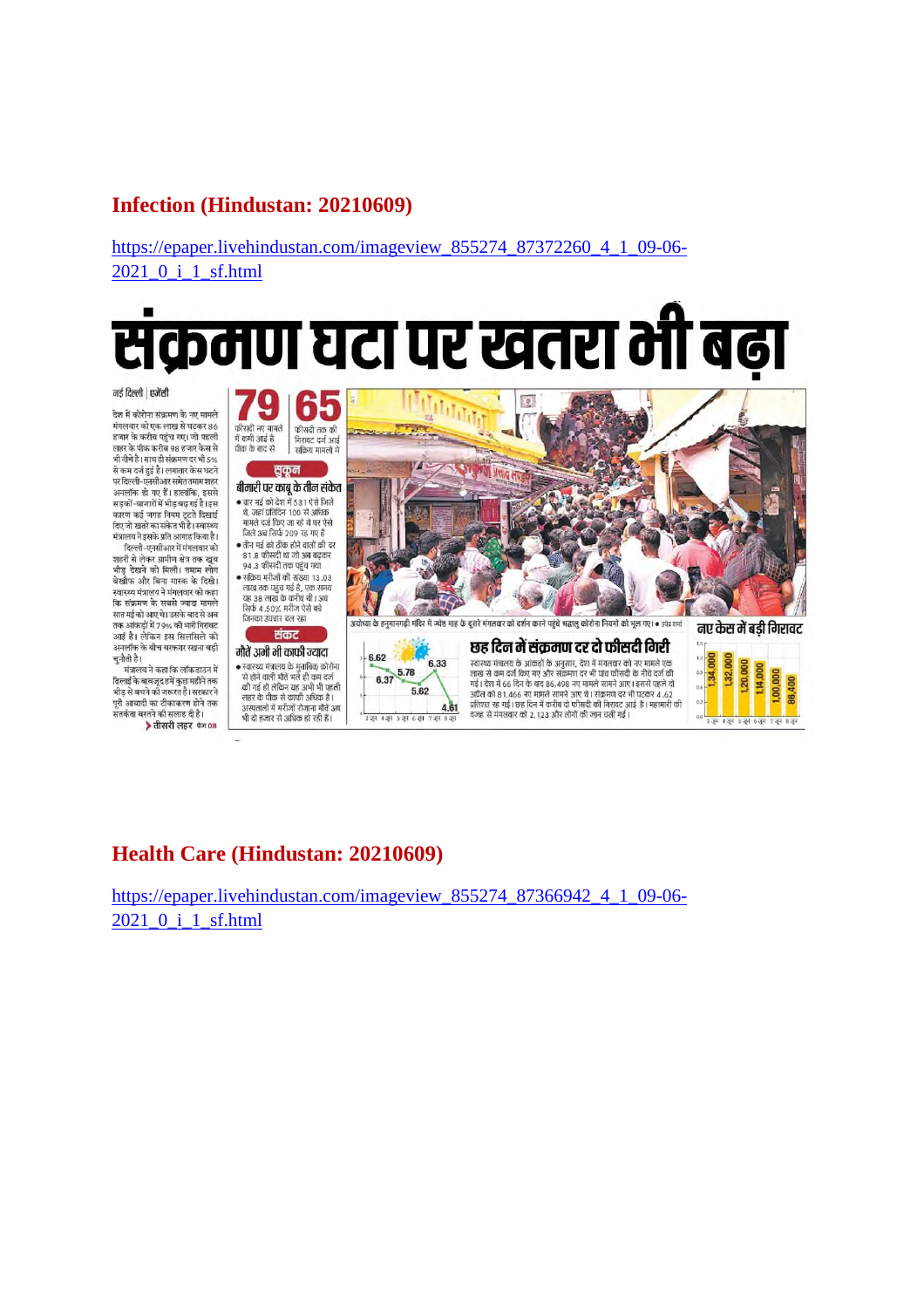# फैसला : निजी अस्पतालों में तीनों वैक्सीन की कीमत तय

730

नई दिल्ली | विशेष संवाददाता

सरकार ने 44 करोड़ टीकों के ऑर्डर दिए केंद्र ने टीकाकरण की कमान पूरी तरह से अपने हाथ में लेने के एक दिन के बाद

रुपये कोविशील्ड

के अधिकतम दाम

ही टीके की 44 करोड़ खुराक का ऑर्डर दे दिया। कोविशील्ड की 25 करोड़ और कोवैक्सीन की 19 करोड़ खुराक का ऑर्डर दिया गया है । कुछ दिनों पहले केंद्र ने<br>बॉयोलॉजिकल ई फर्म से 30 करोड़ टीकों की खरीद की है । इस तरह दिसंबर तक देश को 74 करोड़ कोरोना वैक्सीन मिल जाएगी। नीति आयोग के सदस्य डॉ. वी. के. पॉल ने मंगलवार को बताया कि दोनों कंपनियों को 30% राशि का अग्रिम भूगतान भी कर दिया गया है। आने वाले दिनों में और भी टीके लिए जाएंगे।

> अपडेट किया जाएगा। स्वास्थ्य मंत्रालय के अनुसार, रोज इसकी निगरानी की जाएगी व ज्यादा पैसा लेने पर अस्पतालों के खिलाफ कड़ी कार्रवाई की जाएगी।

रुपये में मिलेगा

कोवैक्सीन टीका

नहीं ले पाएंगे। वैक्सीन निर्माण करने वाली कंपनियों की ओर से घोषित कीमत के हिसाब से सरकार ने नई दर तय की है। जल्द ही इसे कोविन पोर्टल पर भी

केंद्रीय स्वास्थ्य मंत्रालय ने मंगलवार को निजी अस्पतालों के लिए कोविशील्ड. कोवैक्सीन और स्पुतनिक वी टीके की अधिकतम कीमत तय कर दी। सबसे कम दाम पर कोविशील्ड मिलेगी जबकि कोवैक्सीन के लिए सबसे ज्यादा पैसे देने होंगे। तय किए गए दामों में 5% जीएसटी व 150 रुपये सर्विस चार्ज भी शामिल है। निजी अस्पताल कोविशील्ड के लिए 780 रुपए जबकि कोवैक्सीन के

लिए 1410 रुपए से अधिक नहीं ले सकेंगे। रूस के टीके स्पूतनिक वी की अधिकतम कीमत 1145 रुपए तय की गई है, यानी इसे ज्यादा पैसे अस्पताल

## Vaccination (Hindustan: 20210609)

https://epaper.livehindustan.com/imageview 855276 87335562 4 1 09-06-2021\_3\_i\_1\_sf.html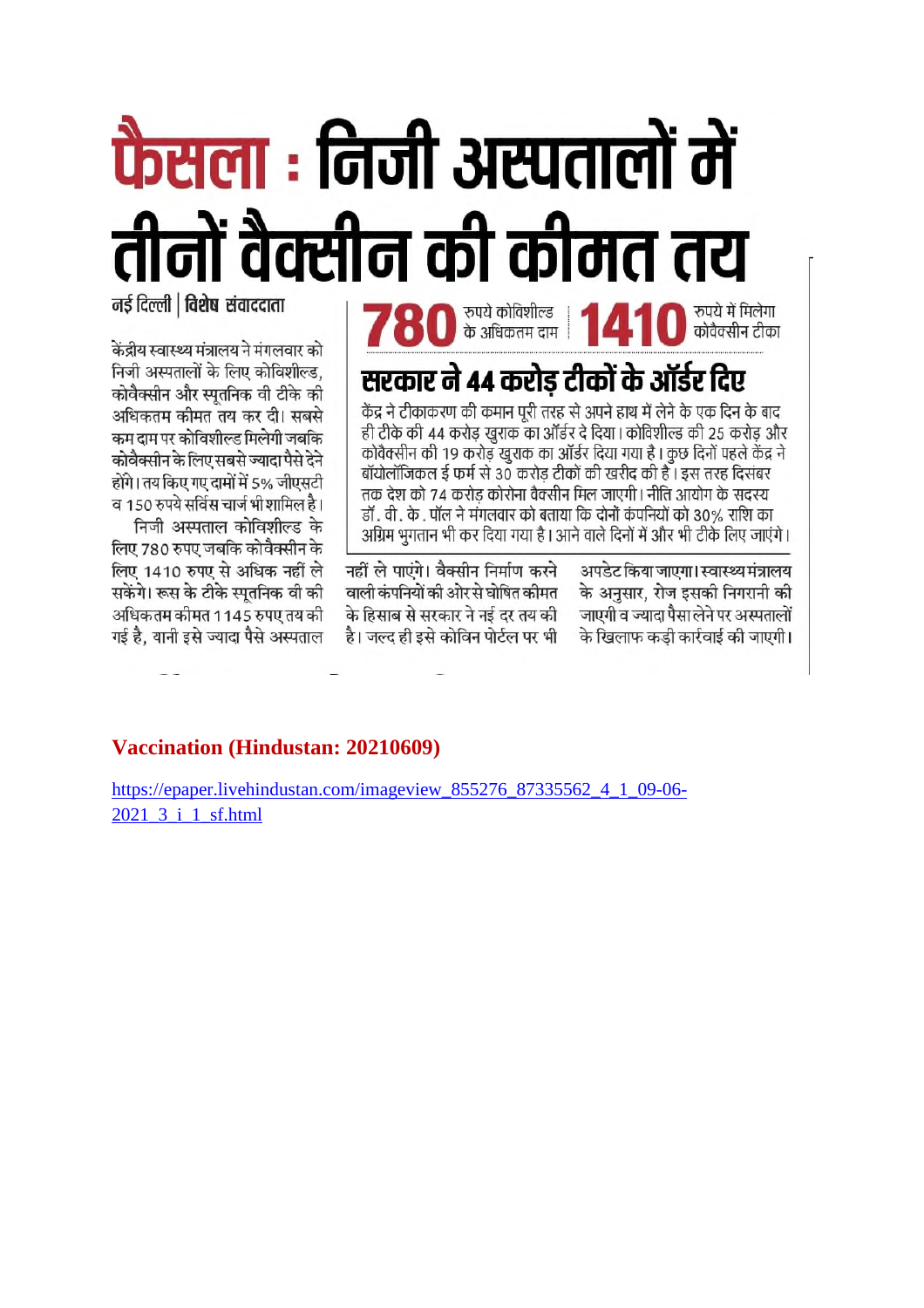## टीकाकरण सफल बनाने उतरे विधायक



जहां बथ. वहीं टीकाकरण अभियान की मंगलवार को मंत्री और विधायकों ने अपने-अपने क्षेत्र में शुरुआत की। कालकाजी, बुराड़ी, तिमारपुर विधानसभाओं में विधायकों और मंत्रियों ने टीका लगवाने के अपने अनुभव बताए। इस दौरान लोगों को बताया गया कि टीका सुरक्षित है और मुफ्त लगाया जा रहा है। कोरोना की तीसरी लहर से यही बचाएगा।

मखर्जी नगर

कोरोना से परे परिवार समेत संक्रमित हो

चुके आम आदमी पार्टी के विधायक

.<br>दिलीप पांडेय ने मंगलवार को अपने

.<br>इलाके में जहां बथ, वहां वैक्सीनेशन का

मखर्जी नगर इलाके से उन्होंने घर-

घर जाकर लोगों को अपने नजदीकी बंध

पर जाकर टीका लगवाने के लिए पेरित

किया। जब कुछ लोगों ने हिचकिचाहट

दिखाई तो उन्हें समझाया कि कोरोना का

टीका लगवाने से सिर्फ फायदे हैं, कोई

नुकसान नहीं। इस दौरान दिल्ली पांडेय

जागरूकता अभियान शरू किया।



दिल्ली सरकार के खाद्य मंत्री इमरान

हसैन मंगलवार को जहां बथ, वहां

.<br>वैक्सीनेशन अभियान के प्रति लोगों को

जागरूक करने के लिए उतरे। वह

पहाडगंज वार्ड में मल्तानी ढांडा

कॉलोनी में पहुंचे और घर-घर जाकर

लोगों को बताया कि जहां उन्होंने वोट

डाला था. वहीं टीका लगेगा। इस दौरान

इमरान हुसैन ने अपने टीका लगवाने का

उन्होंने पम्फलेट भी बांटा। वह पुलिस बूथ गली नंबर 9, कुर्सी रोड बाजार में

.<br>जाकर लोगों से मिले और टीकाकरण

के प्रति जागरूक करने की अपील की।

इमरान हसैन ने इस मौके पर बताया कि

.<br>जहां उन्होंने वोट दिया था, उसी बूथ पर

उन्हें कोरोना से बचाने के लिए वैक्सीन

के पास साधन नहीं है तो ई-खिशा से

लाने ले जाने की व्यवस्था की गई है।

इस दौरान इमरान हुसैन ने लोगों को

.<br>पेरित किया की टीका लगावाने से

कोरोना का खतरा कम हो जाता है।

्<br>बुथ तक जाने के लिए अगर किसी

लगाई जाएगी।

.<br>इमरान ने इस दौरान लोगों को टीका के प्रति जागरूक भी किया। इसके लिए

अनुभव लोगों को बताया।

## वैक्सीन लगवाने को पेरित किया

#### अनुभव बताया नेहरू कैंप कालकाजी मल्तानी ढांडा, पहाडगंज

कालका जी से आम आदमी पार्टी की नंबर 91 से जहां बुथ, वहां वैक्सीनेशन .<br>अभिवान की शुरुआत की। इस मौके पर आतिशी ने कहा कि इस वार्ड में 44 बथ है। दसलिए हर बंध पर एक-एक टीम यानी 44 टीम को घर-घर जाकर टीका लगवाने के पात्र का स्लॉट बुकिंग के लिए कहा गया।

खुद आतिशी ने भी नेहरू कैंप में लोगों के घर जाकर बताया कि बूथ पर कोरोना का टीका लग रहा है. वहां

आकर टीका लगवाना है। आतिशी ने अपने टीम के सदस्यों से एक बुज़ुर्ग महिला के स्लॉट भी बधवार के लिए बुक करवाया।

नेहरू कैंप में ही एक अन्य बज़र्ग .<br>महिला इंद्रावती देवी ने बताया कि उन्हें टीका लगवाने को लेकर डर रहा था। .<br>अब उसे लेकर मन में जो सवाल थे. उसे दूर कर दिया है, उन्होंने कहा कि अब मैं .<br>कल-जाकर टीका लगवाऊंगी । आतिशी .<br>ने बताया कि अभी दो दिन सर्वे चलेगा। उसके बाद दो दिन टीका लगाया जाएगा. उसके बाद बचे हुए लोगों को टीका लगवाने का कार्यक्रम चलाएंगे।

ने बताया कि टीका लगवाने के बाद भी डॉक्टरों की टीम आपकी सेहत की कुछ टेर निगरानी करती है।

विधायक दिलीप पांडेय ने अपने सामने ही अपनी टीम से कई लोगों के लिए स्लॉट भी बुक कराया। इस दौरान वहां मौजद लोगों के मन में कोरोना वैक्सीन को लेकर जो सवाल थे. उनका जवाब देकर शंकाएं दूर की। उन्होंने लोगों को जागरूक करते हुए कोरोना का टीका लगाने की अपील की। उन्होंने बताया कि टीका लगवाने से कोई नुकसान नहीं है। वह कोरोना संक्रमण से बचाव करता है।

## बीपी और शुगर जांच के बाद वैक्सीनेशन किया गया बुराडी

#### प्रयास

बराडी के वार्ड नंबर सात में स्थित ्<br>ऑस्कर पब्लिक स्कूल में मंगलवार सबह 11 बजे से लोगों के पहचने का .<br>सिलसिला शुरू हो चुका था। वजह सिर्फ एक, दो साल पहले लोगों ने जहां मतदान किया था. अब वहां टीका लगवाने आए थे। इसी दौरान स्थानीय विधायक संजीव झा भी पहुंचे।

विधायक ने वहां पहुंचे लोगों से मुलाकात कर जहां बुथ, वहां

- पहले दिन करीब 30 लोगों को कोरोना का टीका लगाया गया
- शुगर और बीपी मरीजों में टीके  $\bullet$ को लेकर शंकाएं दूर की

वैक्सीनेशन अभियान के बारे में बताया। इस दौरान वहां मौजूद लोगों ने विधायक .<br>से कहा कि हमें शुगर है, तो किसी ने कहा कि ब्लड प्रेशर अधिक रहता है, तो क्या हम टीका लगवा सकते हैं। इसपर वहां

.<br>मौजूद डॉक्टरों की टीम ने बीपी और शुगर जांच मशीन का इंतजाम किया। .<br>जांच के बाद वहां पहुंचे लोगों को <u>कोरोना का टीका लगाने का काम शरू</u> किया गया।

इस दौरान विधायक संजीव झा ने बताया कि बधवार से विधानसभा क्षेत्र .<br>में घर-घर जागरूकता अभियान चलाया .<br>जाएगा। उन्होंने बताया कि पहले दिन यहां पर 30 लोगों को टीका लगा है। कछ नेटवर्क की समस्या के चलते बाकी लोगों को कल बलाया गया है।

## बीएलओ की टीम मी मैदान में उतरी

#### उत्तम नगर

अभियान के तहत उत्तम नगर में भी मंगलवार को बृथ लेवल ऑफिसर ने लोगों को जागरूक किया। लोगों को .<br>वैक्सीन लगवाने के फायदे बताए गए। उन्हें बताया कि अगर किसी को टिक्कत आ रही हो तो सीधे बंध पर आकर भी स्लॉट बुक करवाकर कोरोना का टीका लगवा सकते हैं।

## Third Wave (Hindustan: 20210609)

https://epaper.livehindustan.com/imageview 855276 87324616 4 1 09-06- $2021 \cdot 3 \cdot i \cdot 1 \cdot s$ f.html